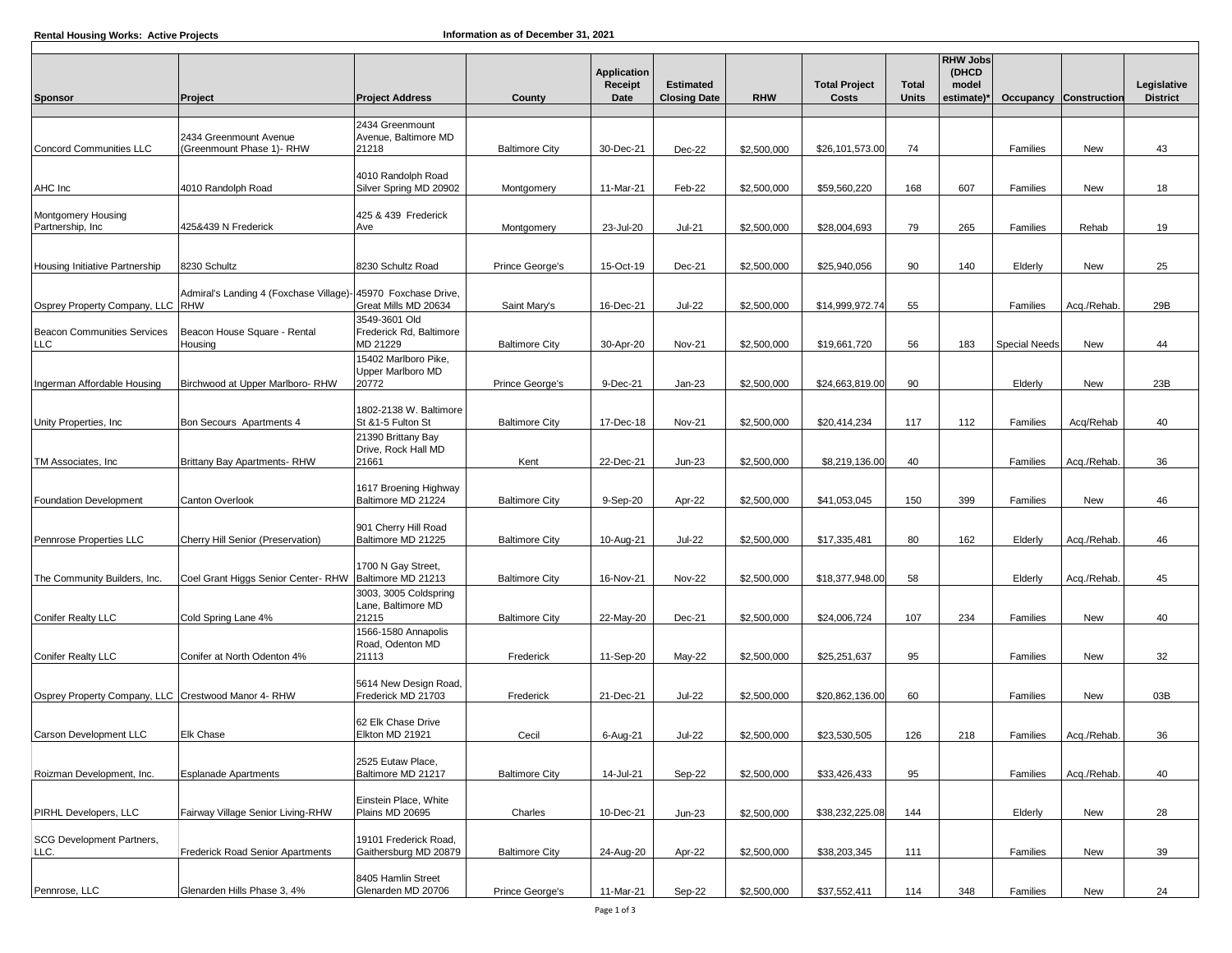| <b>Landmark Partners</b>                                | Guardian House                                | 23 Gay Street, Baltimore<br>MD 21202            | <b>Baltimore City</b> | 5-Mar-20  | Apr-22        | \$2,500,000 | \$19,456,785    | 66  | 244 | Families             | Acq./Rehab. | 46  |
|---------------------------------------------------------|-----------------------------------------------|-------------------------------------------------|-----------------------|-----------|---------------|-------------|-----------------|-----|-----|----------------------|-------------|-----|
| Comprehensive Housing<br>Assistance Inc                 | Harry and Jeanette Weinberg Place             | 2500 West Belvedere<br>Ave                      | <b>Baltimore</b>      | 1-Oct-20  | <b>Nov-21</b> | \$2,500,000 | \$58,933,484    | 227 | 536 | Elderly              | Rehab       | 41  |
| Concord Communities II LLC                              | <b>Hazelcrest Apartments</b>                  | 5717 Plainfield Ave<br>Baltimore MD 21206       | <b>Baltimore City</b> | 13-May-21 | <b>Jul-22</b> | \$2,500,000 | \$9,417,287     | 48  | 65  | Families             | Acq./Rehab. | 45  |
|                                                         | HELP Perry Point Veterans Village II-         | 64 Avenue D, Perry                              |                       |           |               |             |                 |     |     |                      |             |     |
| <b>HELP USA</b>                                         | RHW/HOME                                      | Point MD 21902                                  | Cecil                 | 24-Nov-21 | <b>Nov-22</b> | \$2,500,000 | \$24,328,730.00 | 76  |     | Families             | New/Rehab.  | 35A |
| Housing Commission of Anne<br><b>Arundel County</b>     | <b>Heritage Homes</b>                         | 102 Crain Highway Glen<br>Burnie MD 21061       | Anne Arundel          | 3-Feb-21  | Jan-22        | \$2,500,000 | \$52,505,669    | 187 | 386 | Elderly              | Acq./Rehab. | 32  |
| CSI Support & Development, Inc Highlandtown Plaza       |                                               | 155 Grundy Street                               | <b>Baltimore City</b> | 12-Jul-19 | Aug-21        | \$1,400,000 | \$13,320,948    | 81  | 102 | Elderly              | Rehab       | 46  |
| <b>KCG Development, LLC</b>                             | Hill House at Beechfield                      | 12005 Traditions Blvd<br>Bowie MD 20702         | Prince George's       | 15-Mar-21 | <b>Jul-22</b> | \$2,500,000 | \$39,827,116    | 150 | 365 | Elderly              | New         | 24  |
| Pax Edwards, LLC                                        | Merritt Station II - RHW                      | 1400 Merritt Boulevard,<br>Dundalk MD 21222     | Baltimore             | 24-Nov-21 | <b>Nov-22</b> | \$2,500,000 | \$24,171,799.78 | 84  |     | Elderly              | New         | 06  |
| SCG Development Partners,<br>LLC.                       | N. Montgomery Sr. Housing                     | 19101 Frederick Road                            | Montgomery            | 25-Aug-20 | <b>Nov-21</b> | \$2,500,000 | \$38,203,345    | 111 | 351 | Elderly              | New         | 111 |
|                                                         |                                               |                                                 |                       |           |               |             |                 |     |     |                      |             |     |
| Concord Communities II LLC                              | Northern Village 1                            | 6624 Pioneer Drive<br>Baltimore MD 21214        | <b>Baltimore City</b> | 17-May-21 | Aug-22        | \$2,500,000 | \$16,324,375    | 96  | 107 | Families             | Acq./Rehab. | 43  |
| Concord Communities II LLC                              | Northern Village 2                            | 2200 Northern Parkway<br>Baltimore MD 21214     | <b>Baltimore City</b> | 17-May-21 | Aug-22        | \$2,500,000 | \$22,580,191    | 132 | 152 | Families             | Acq./Rehab. | 43  |
| <b>NHP Foundation</b>                                   | Overlook Manor                                | 101 Tillman Place                               | Frederick             | 22-Nov-19 | <b>Jul-21</b> | \$2,500,000 | \$18,253,170    | 64  | 116 | Families             | Rehab       | 3A  |
| <b>NHP Foundation</b>                                   | Park Heights Senior                           | 4710 Park Heights Ave<br>Baltimore MD 21215     | Baltimore             | 27-Aug-21 | Aug-22        | \$2,500,000 | \$34,606,713    | 100 | 349 | Elderly              | New         | 41  |
| Enterprise Homes, Inc.                                  | Park Montgomery (Tower-4%)                    | 8860 Piney Branch Rd<br>Silver Spring MD 20901  | Montgomery            | 12-Aug-21 | <b>Jul-22</b> | \$2,500,000 | \$50,153,192    | 141 | 404 | Families             | Acq./Rehab. | 20  |
| <b>Mission First Housing</b><br>Development Corporation | Patuxent Commons 4%- RHW/PRHP                 | 6441 Freetown Road,<br>Columbia MD 21044        | Howard                | 8-Oct-21  | Aug-22        | \$2,500,000 | \$35,317,459.00 | 76  |     | <b>Special Needs</b> | New         | 12A |
| McCormack Baron Salazar, Inc.                           | Perkins Homes Phase I - PSO<br>Transformation | 1401 E. Pratt Street,<br>Baltimore MD 21231     | Baltimore             | 29-Jan-20 | Oct-21        | \$2,500,000 | \$35,410,443    | 103 | 305 | Families             | New         | 46  |
| Montgomery Housing<br>Partnership Inc                   | Residences at Forest Glen- 4%                 | 2106 Belvedere                                  | Montgomery            | 27-Sep-20 | Aug-21        | \$2,500,000 | \$57,321,199    | 136 | 310 | Families             | New         | 18  |
| Enterprise Homes, Inc                                   | Roslyn Rise                                   | 10339 Twin Rivers Road                          | Howard                | 20-Apr-20 | <b>Nov-21</b> | \$1,400,000 | \$31,650,005    | 94  | 171 | Families             | New         | 12  |
| <b>KCG Development</b>                                  | Sandy Spring Senior Village                   | 17810 Meeting House<br>Rd/900 Olney Rd          | Montgomery            | 9-Oct-20  | Oct-21        | \$2,500,000 | \$19,859,522    | 56  | 135 | Elderly              | New         | 14  |
| Green Street Housing, LLC                               | Sligo Apartments 4%                           | 713-715 Sligo Avenue,<br>Silver Spring MD 20910 | Montgomery            | 14-Oct-21 | Aug-22        | \$2,500,000 | \$21,915,589.00 | 60  |     | Families             | New         | 20  |
| <b>Green Street Housing</b>                             | Slippery Hill, Senior 4%                      | 210 Fallen Horse Circle<br>Grasonville MD 21638 | Queen Anne's          | 26-Apr-21 | Jan-22        | \$2,500,000 | \$13,209,488    | 54  | 124 |                      |             | 36  |
|                                                         |                                               |                                                 |                       |           |               |             |                 |     |     | Elderly              | New         |     |
| <b>Mission First Housing</b><br>Development Corporation | Somerset Multifamily-Phase 1                  | 500 N Central Avenue,<br>Baltimore, MD 21202    | <b>Baltimore City</b> | 3-Oct-17  | Feb-21        | \$2,500,000 | \$31,990,405    | 104 | 104 | Families             | New         | 46  |